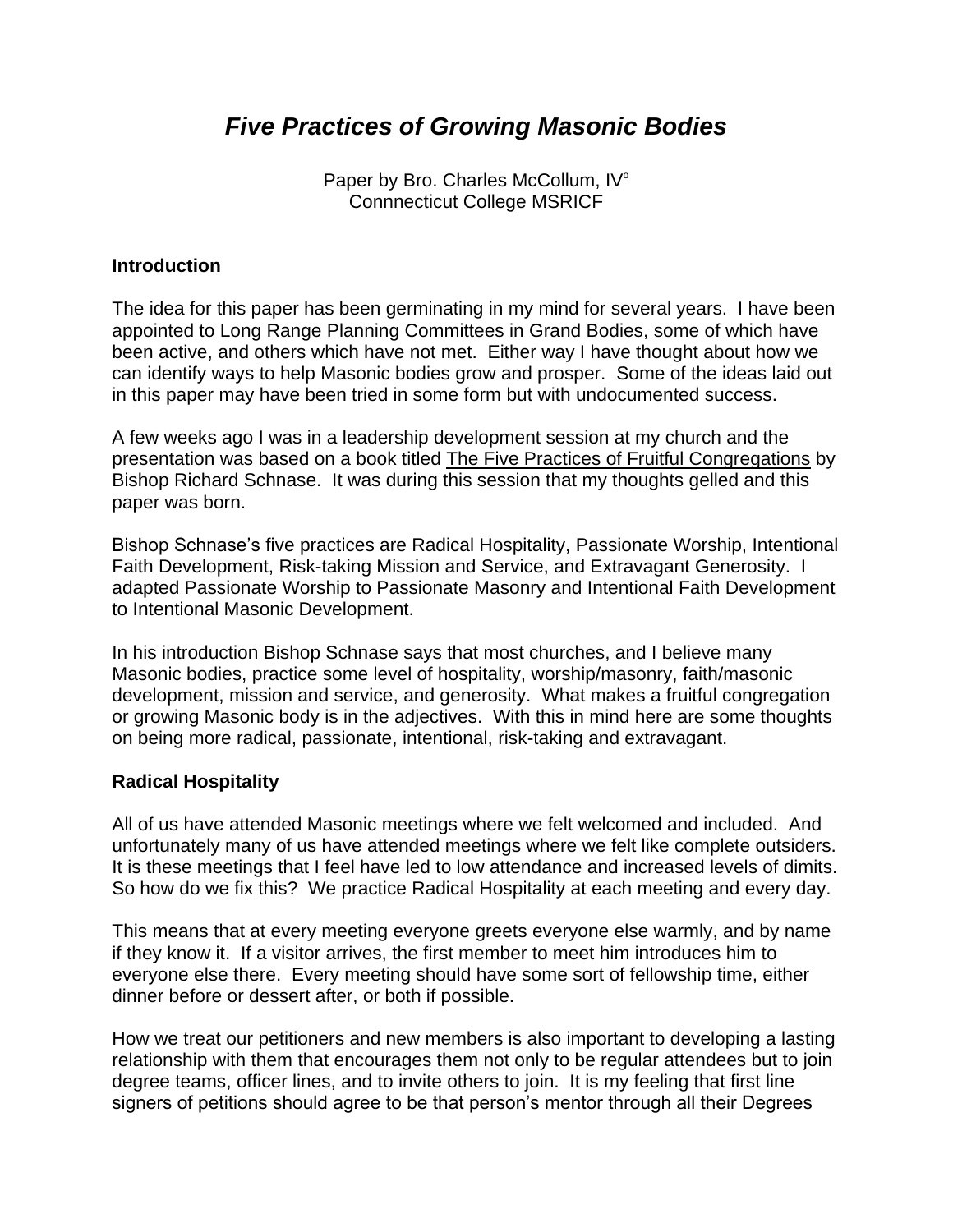and Orders and for the entire first year of membership. It is their job to encourage the petitioner as he goes through the Degrees and Orders, answer questions about the Degrees and Orders, and once through to encourage the new member to attend regularly.

But it doesn't stop there. The presiding officer or his representative (membership committee for instance) should make personal contact with each petitioner within a week of his taking each Degree or Order to be an additional resource if there are questions.

Longer term members cannot be neglected either. This includes both local and out of state members. Keeping them informed of activities and events via trestle boards and email notices is a good first step, but that shouldn't be the end all. Local members who are not attending should be personally invited by the presiding officer at least once a year. Perhaps their membership month is a good way to remember this. Out of state members should also be contacted once a year just to check in. This should prevent any notices from families that "Brother Smith died three years ago, why are you sending him a dues notice?" Again I would use their membership month for this contact. By personal contact I mean a phone call or a personal email, not a bulk email notice, by the presiding officer. Another method of annual contact which is personal to the member is a birthday card from the bodies each year.

### **Passionate Masonry**

This was a little more difficult to translate from Passionate Worship but the intent is the same, to connect members to each other and to God, and to create a spirit of expectation in our members so that they want to attend every meeting.

Since Masonry is about fostering brotherly relationships – one of our tenets is Brotherly Love – this seems to be an area that real emphasis is needed. It is our duty as Masonic leaders to change our Brethren's lives and behaviors so that they think less of themselves and more about their neighbors, their Brothers and the world.

The best way to do this is through presenting ritual work in such a manner that people seeing it are encouraged to focus on and better understand the lessons being taught each time they see it. In other words, it means presenting Masonry passionately, not just by repeated lines learned by rote.

### **Intentional Masonic Development**

This is an area of great weakness in most Masonic bodies. Some Brothers take it upon themselves to delve deeper into the esoteric meaning of the ritual, the history of the fraternity, or other areas of personal study and improvement. However, I think that one of our duties as leaders is to make this Masonic study and development more intentional and more focused. After all another of our tenets is truth and what is Masonic study but the search for light and truth.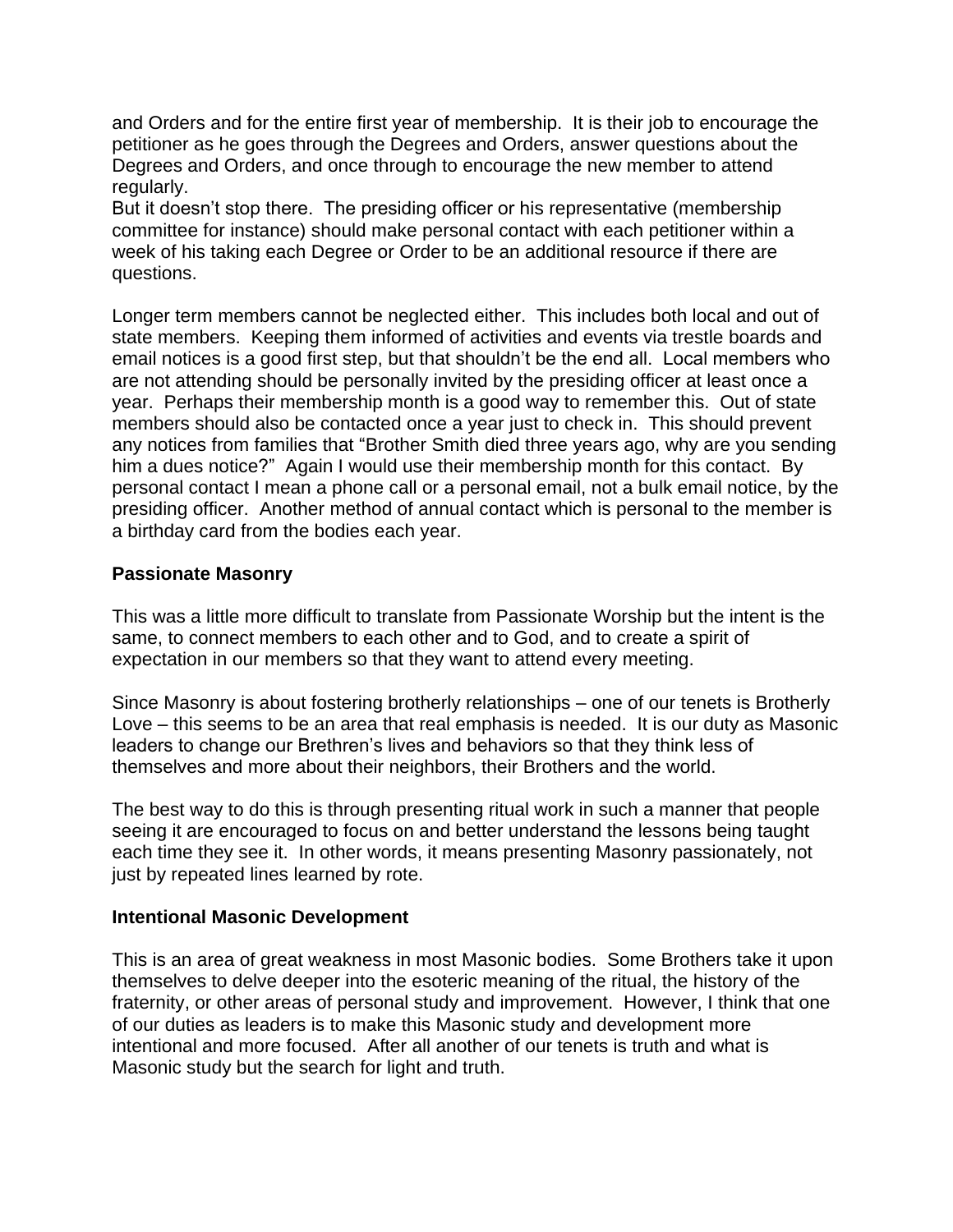In this manner learning is done in community, either as a body whole or in small groups. This allows for the opportunity to share multiple ideas for topics, multiple methods for learning and allow multiple people to be in charge. This in turn builds closer relationships and develops better personal accountability. Using small groups will allow for Brothers with like minds and desires to learn and interact with each other From talking to several new members this is what they are looking for from Masonry, not boring business meetings. Many of the business duties, which are necessary, can be done outside of the actual meeting. Several bodies email the minutes to their members prior to the meeting so they can be approved without reading. Likewise, bills can be handled by approving an annual budget and allowing a Finance Committee to handle the routine ones.

One of the things we need to do better is use new technologies, such as Facebook, blogs and websites. We also need to eliminate the fear of failure and try new things. If someone asks to get involved, LET THEM. By shutting people out we tell them they aren't worthy and we hold open the exit door for them. This is not always easy to do because it gives up some level of control but it must be done for the sake of the future of the body.

Another thing that should be done is to recognize people for their work. This could fall into Radical Hospitality or Passionate Masonry, since all of these practices are interlinked but I list it here. A Brother who leads a book study or takes charge of setting up and tearing down the room for meetings and Degrees or coordinates the dinners and refreshments should be publicly thanked for his efforts. This will lead to more Brothers wanting to get involved.

### **Risk-taking Mission and Service**

This was another difficult topic to translate from church work to Masonry, difficult but not impossible. All we need to do is find ways to create life-changing engagements with other people. We can do this by doing something for the good of others. My thought is that we should start at home with our own aged or infirm members and widows. This can be as simple as shoveling snow, offering a ride, assisting with home repairs, etc. Looking for opportunities to help involves some level of risk, hence the adjective chosen for this topic.

This used to be a priority for our local bodies but somewhere along the way we lost this focus and began to donate to local and national charitable endeavors as our sole means of mission and service. More on this in the next topic.

We need to find multiple opportunities so that each member can find something they can do, and if possible we should involve families. The focus of these efforts is more than just doing the job that needs to be done it is on building relationships.

Sometimes a project may need doing that is beyond the capability of the local body, so collaborate with other Masonic bodies or other local fraternal or service organizations.